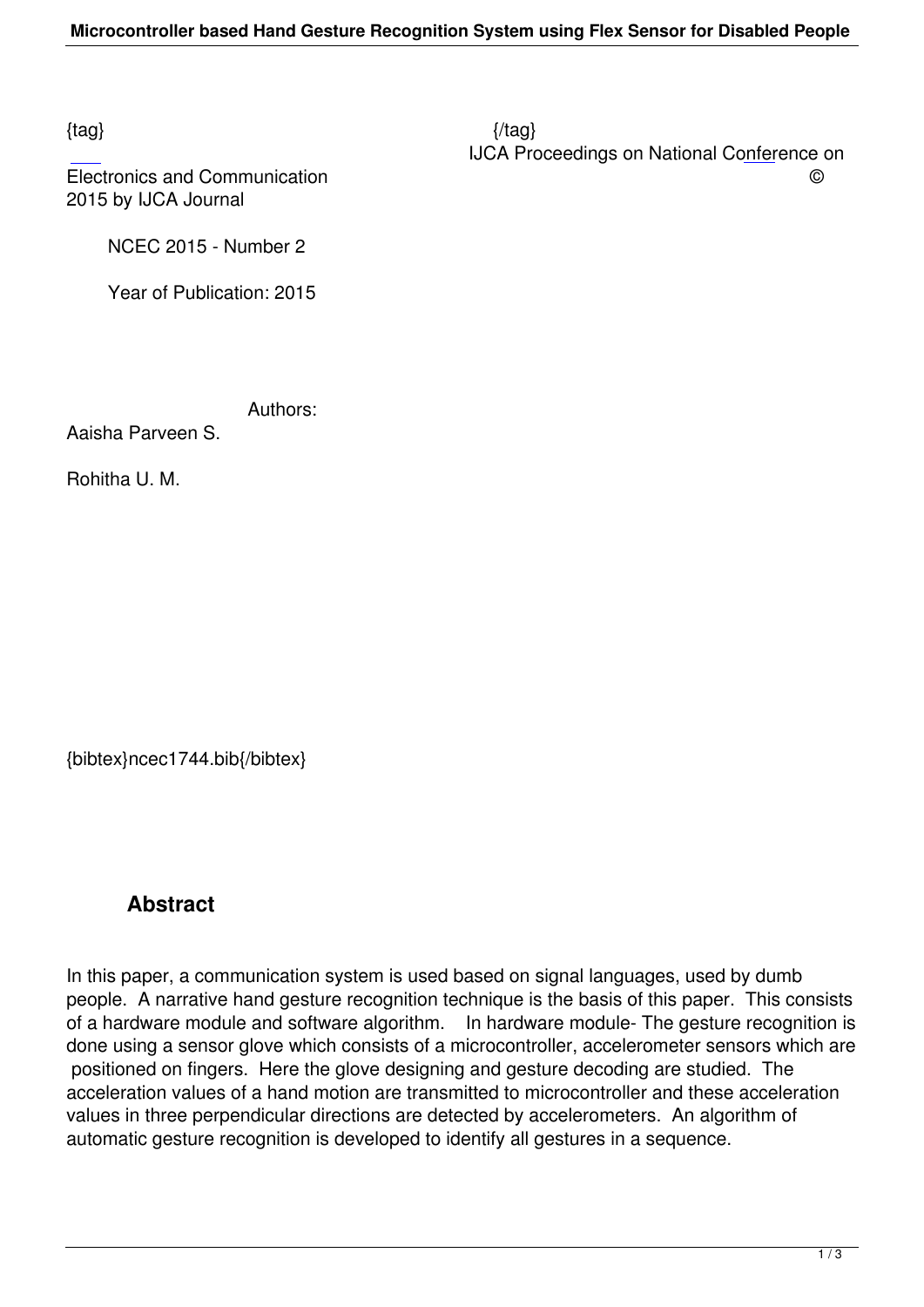## **ences**

Arefin Shamsil and Thilakshan McMaster University" Motion Tracking Glove for Human- Machine Interaction: Grasp & Release & quot;, 4-23-2010.

Gregory P. Slota, Mark L. Latash, Vladimir M. Zatsiorsky, & quot; Grip forces during object manipulation: experiment, mathematical model, and validation", in Exp Brain Res 213:125–139,2011.

S. Cobos, M. Ferre, M. A. Sanchéz-Urán, J. Ortego and C. Peña, & quot; Efficient Human Hand Kinematics for manipulation Task",IEEE/RSJ International conference on intelligent Robots and Systems, pp. 2246 – 2250,2008.

Saggio G., Bocchetti S., Pinto C. A., Orengo G, " Wireless DataGlove System developed for HMI. ISABEL", 3rd International Symposium on Applied Sciences in Biomedical and Communication Technologies, Rome, Italy, November 7-10,2010.

Oz, C., Leu, M. C, & quot; American Sign Language word recognition with a sensory glove using artificial neural networks",Engineering Applications of Artificial Intelligence 24, 1204–1213,2011.

 - V. I. Pavlovic, R. Sharma, T. S. Huang. Visual interpretation of hand gestures for human- computer interaction, A Review, IEEE Transactions on Pattern Analysis and Machine Intelligence 19(7): 677-695, 1997.

J. Davis, M. Shah. Recognizing hand gestures. In Proceedings of European Conference on Computer Vision, ECCV: 331-340, 1994.

D. J. Turman, D. Zeltzer. Survey of glove-based input. IEEE Computer Graphics and Application 14:30-39, 1994.

 - Starner, T. and Pentland. Real-Time American Sign Language Recognition from Video Using Hidden Markov Models, TR-375, MIT Media Lab, 1995.

R. Kjeldsen, J. Kender. Visual hand gesture recognition for window system control, in IWAFGR: 184-188, 1995.

 - Prateem Chakraborty, Prashant Sarawgi, Ankit Mehrotra, Gaurav Agarwal, Ratika Pradhan ?Hand Gesture Recognition: A Comparative Study? Proc. The International MultiConference of Engineers and Computer Scientist 2008 Vol. 1

 - Ginu Thomas ?A review of Various Hand Gesture Recognition Techniques? Proc. VSRD-IJEECE, Vol. 1(7)2011

**Index Terms** 

Computer Science Communications

## **Refer**